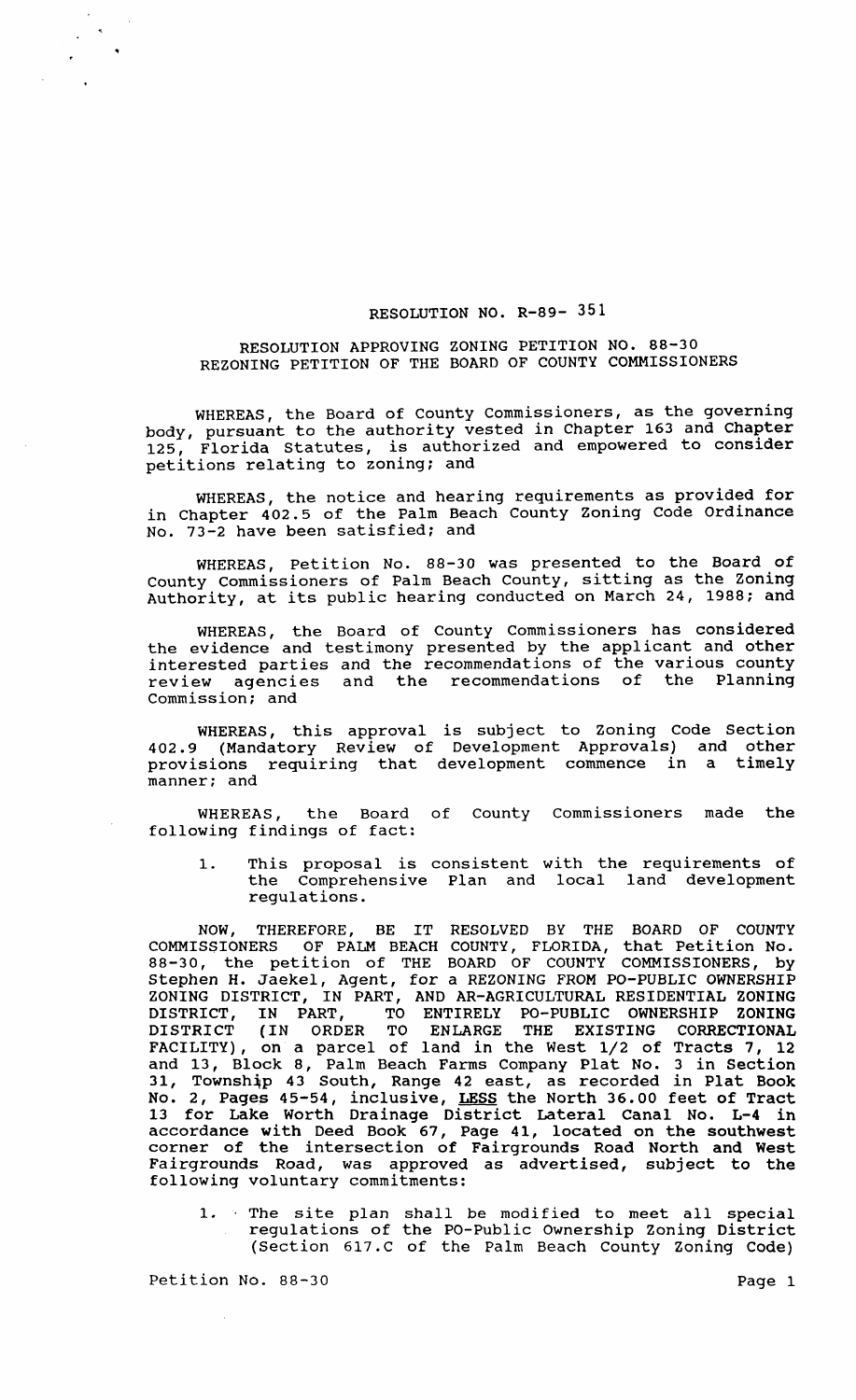prior to the issuance of a building permit.

- 2. The developer shall retain the stormwater runoff in accordance with all applicable agency requirements in effect at the time of the permit application. However, at a minimum, this development shall retain onsite three (3) inches of the stormwater runoff generated by a three (3) year-one (1) hour storm as required by the Permit section, Land Development Division. The drainage system shall be maintained in an acceptable condition as approved by the county Engineer. In the event that the drainage system is not adequately maintained as determined by the County Engineer, this matter will be referred to the Code Enforcement Board for enforcement.
- 3 The petitioner shall convey to the Lake Worth Drainage District the south 14 feet of the north 50 feet of the west half of Tract 13, Block 8 according to Palm Beach Farms Plat Book 2, Pages 45-54 for the required rightof-way for Lateral Canal No.4, by Quit Claim Deed or an Easement Deed in the form provided by said District<br>within pinety (90) days of the approval of the within ninety (90) days of the approval of the Resolution approving this project.
- 4. Since sewer service is available to the property, septic tank shall not be approved for use on the property.
- 5. Because water service is available to the property, a well shall not be approved for potable water use.
- 6. Failure to comply with the conditions herein may result in the denial or revocation of a building permit; the issuance of a stop work order; the denial of a certificate of Occupancy on any building or structure; or the denial or revocation of any permit or approval for any developer-owner, commercial-owner, lessee, or user of the subject property. Appeals from such action may be taken to the Palm Beach County Board of Adjustment or as otherwise provided in the Palm Beach County Zoning Code. Violations of the conditions herein shall constitute violation of the Palm Beach County Zoning Code.

commissioner Adams moved for approval of the petition. The motion was seconded by Commissioner Marcus and upon being put to a vote, the vote was as follows:

| Carol A. Roberts  | $\overline{\phantom{m}}$ | Aye    |
|-------------------|--------------------------|--------|
| Carol J. Elmquist | $\frac{1}{2}$            | Absent |
| Karen T. Marcus   | $-\!$ $-$                | Aye    |
| Dorothy Wilken    | $- -$                    | Absent |
| Kenneth M. Adams  | $\overline{\phantom{m}}$ | Ave    |

The adopted foregoing this <u>28th</u> resolution was declared day of February \_\_\_\_\_\_ duly 1989 passed and confirming

Petition No. 88-30